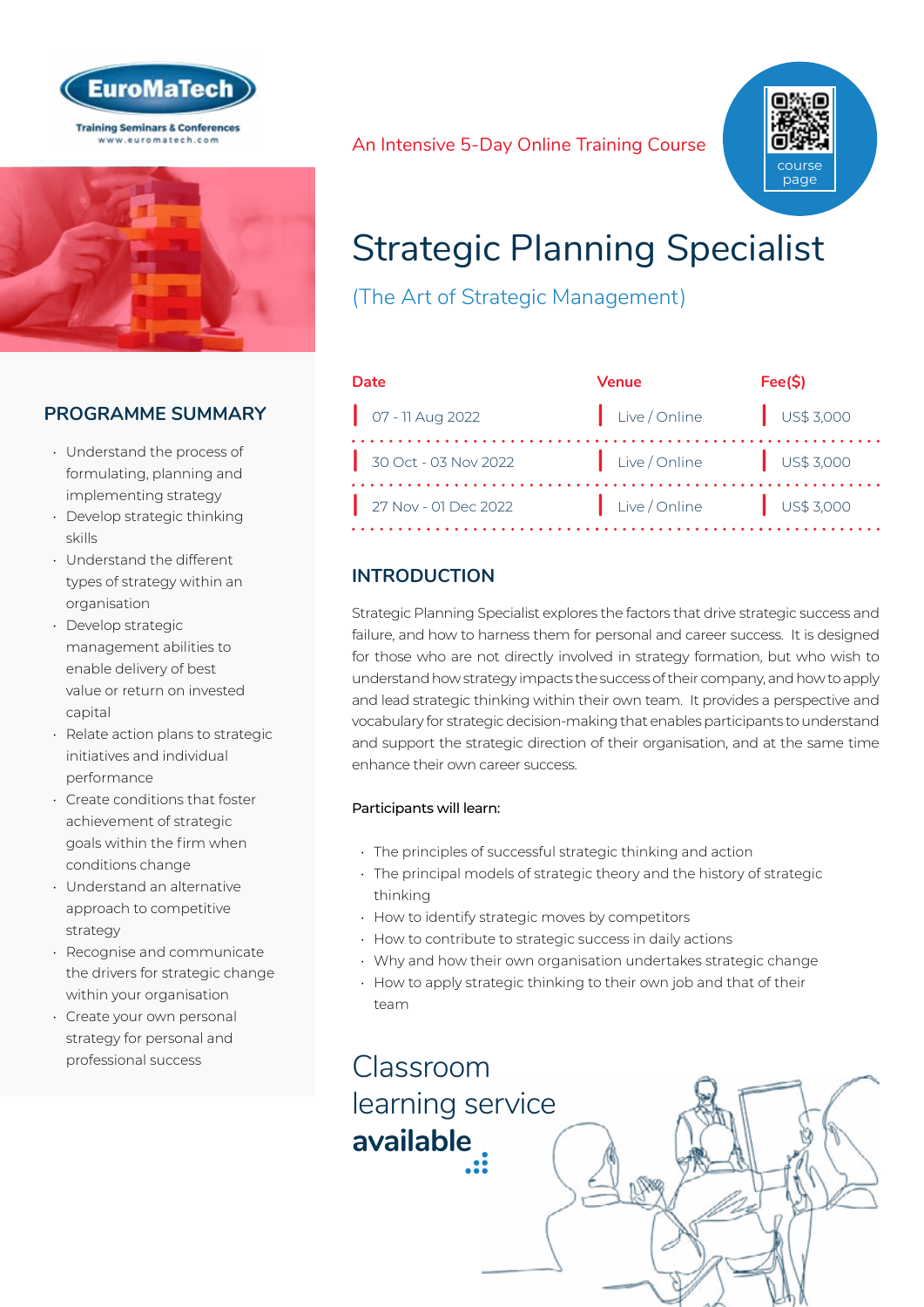### **TRAINING METHODOLOGY**

This online programme is an interactive mixture of lecture, discussion groups, team activities and practice on case studies. It provides the latest instructional technologies to enable the delegate to learn and apply the skills and techniques used in the online programme.

#### **In-house Training**

EuroMaTech is capable of conducting this training programme exclusively for your delegates. Please e-mail us on inhouse@euromatech.ae for further information and/or to receive a comprehensive proposal.

### **WHO SHOULD ATTEND**

This online programme is suitable for any professional who is required to make strategic decisions, and anyone who wishes to learn the principles of strategic thinking and how to apply them in their own job and their own career

### **PROGRAMME OBJECTIVES**

This online programme will enable you to:

- Understand how strategic thinking has developed and evolved over the past fifty years
- Comment effectively on strategy and its implementation within your own organisation
- Differentiate strategy from tactics
- Link strategic decisions to Return on Capital (ROCE) through Value Creation and Market Focus
- Learn the key models and vocabulary to "talk strategy" effectively with others
- Link daily actions and team performance to headline strategy
- Recognise some of the key factors that lead to changes in strategy
- Create your own personal strategy for success



## **QUALITY CERTIFICATIONS & ACCREDITATIONS**





ILM is one of the largest specialist Institutes for leadership & management development. EuroMaTech is a life-time Approved Centre with ILM (ID No. 002398) and have gained ILM Endorsement for a number of training seminars, allowing participants to get ILM Certificate through work-based training sessions.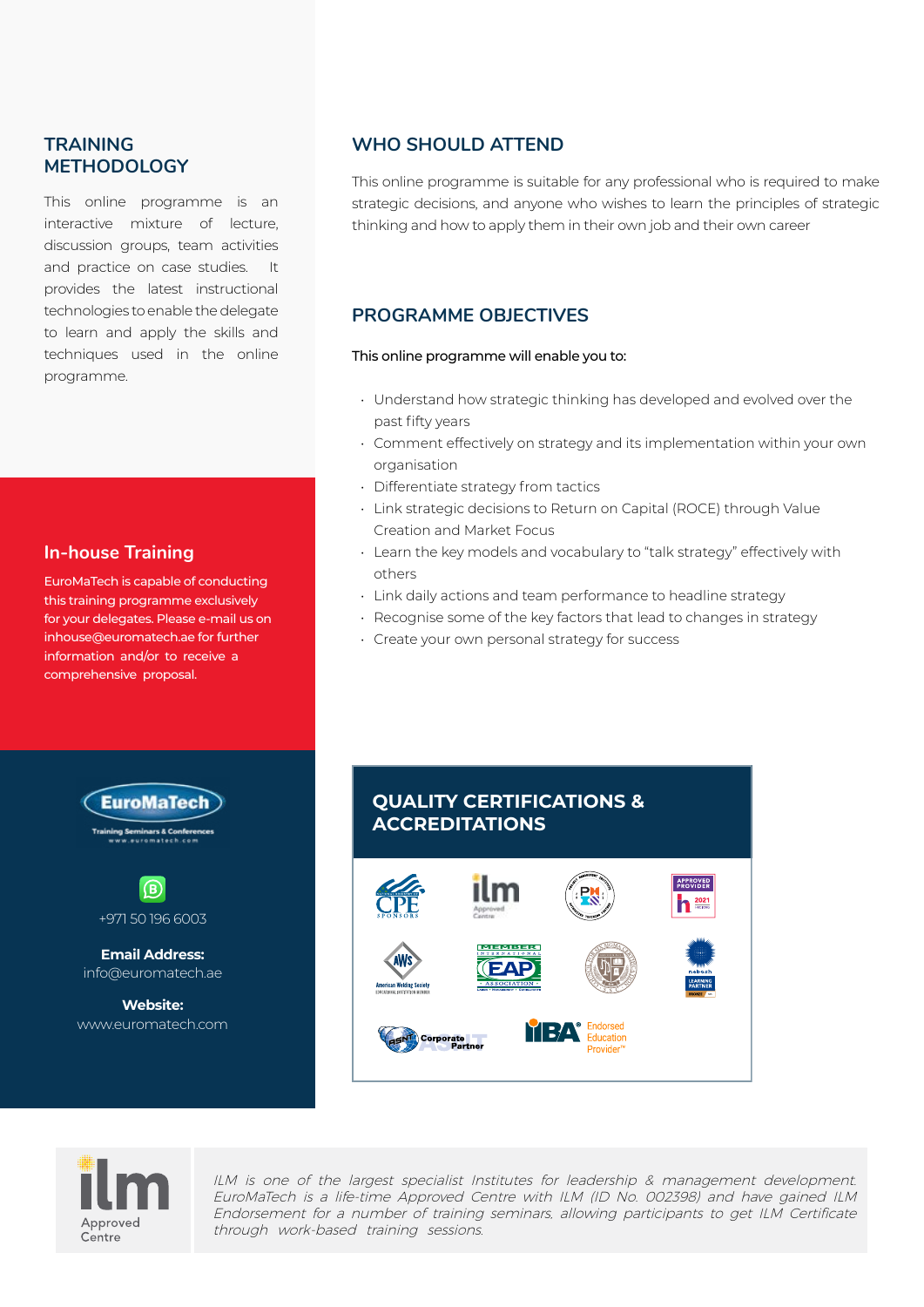# **COURSE OUTLINE**



## **Day 1**

## Strategy Concepts

- Recognise how strategic thinking has developed and how it influences strategies within your organisation
- Understand the importance of vision and values to communicating strategy in organisations
- Identify the key strategies for every organisation
- Distinguish between the process of creating strategy and the content of strategy

## **Day 2**

#### The Evolution of Strategic Planning and Strategic Thinking

- Follow the progression of strategic thinking in business, anticipate where strategy may next develop
- Identify the different conceptual frameworks from which strategic thinking has developed and identify which are active in your organisation
- Recognise the commonalities that exist in different approaches to developing and implementing a strategy
- Articulate the conceptual framework of strategy that your organisation uses today

## **Day 3**

### A Process for Creating and Updating Strategy

- Recognise different approaches to creating and updating strategy within an organisation
- Identify the applicability of a particular approach with the characteristics of a firm and of the environment the firm faces
- Match different processes to specific issues or situations that could develop in your firm
- Strategy in the organisation
	- » Connect the relationship between strategy formation and implementation and dayto-day activities
	- » Recognise how strategy is created and implemented at multiple levels of the organisation

## **Day 4**

#### Strategies for Grwoth, Profitability and Value Creation

- Articulate the link between growth and profitability in public and private sector organisations
- Understand the key factors that make the difference between strategic success and failure
- Relate Action Plans to strategic initiatives and individual performance
- Create conditions that foster achievement of strategic initiatives within the firm when strategy changes
- Recognise and communicate to others the drivers for strategic change within your organisation
- Use insights from past experiences with business and personal change to support the process of strategic change in your company

## **Day 5**

#### Engaging your Organisation in Strategic Thinking

- Ask strategic questions that relate your work to the organisation's direction and strategic initiatives
- Formulate strategic hypotheses that suggest directions for the firm to consider
- Explore the strategic conversations you want to have when you return to your workplace